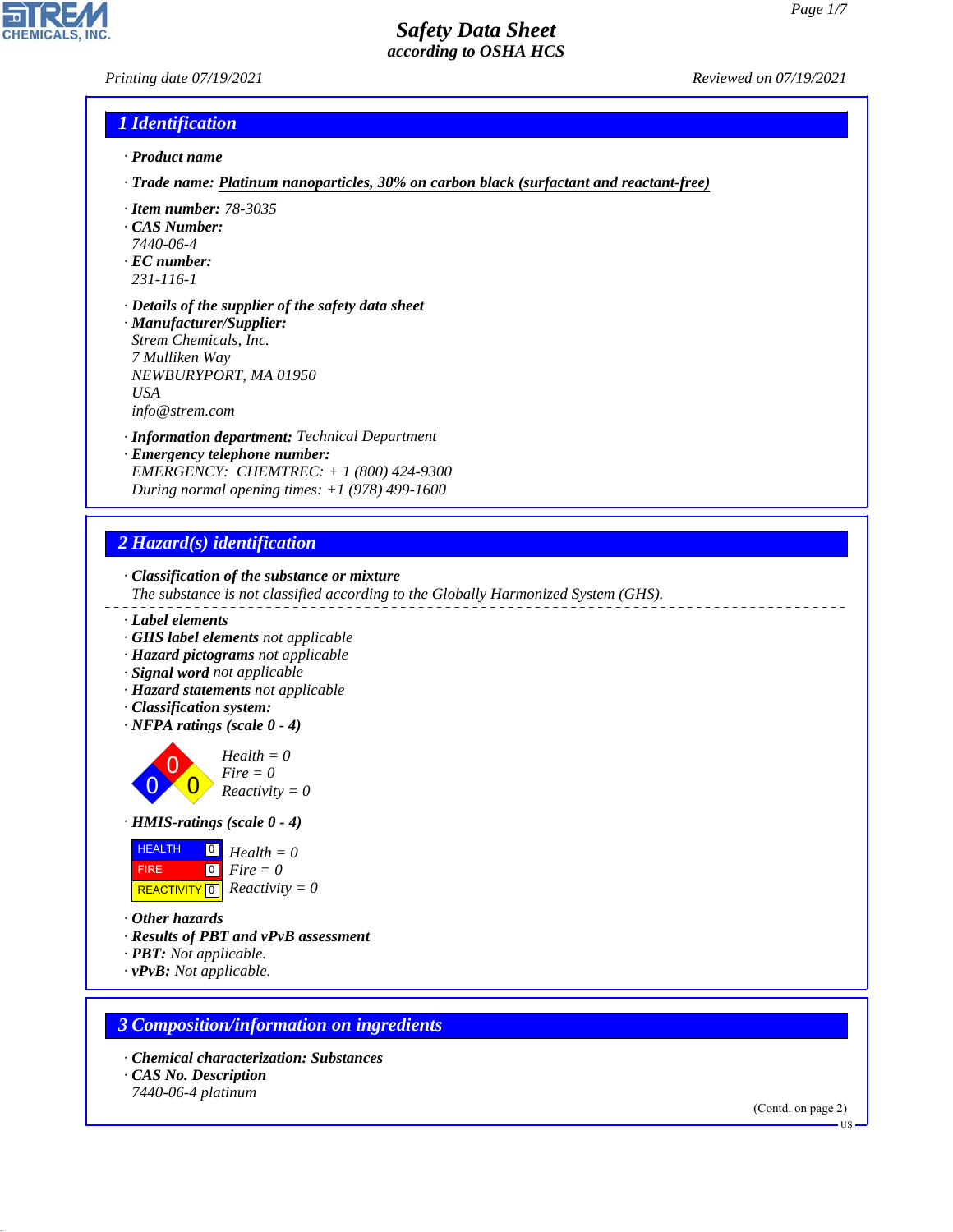*Printing date 07/19/2021 Reviewed on 07/19/2021*

*Trade name: Platinum nanoparticles, 30% on carbon black (surfactant and reactant-free)*

(Contd. of page 1)

*· Identification number(s)*

*· EC number: 231-116-1*

### *4 First-aid measures*

- *· Description of first aid measures*
- *· General information: No special measures required.*
- *· After inhalation: Supply fresh air; consult doctor in case of complaints.*
- *· After skin contact: Generally the product does not irritate the skin.*
- *· After eye contact: Rinse opened eye for several minutes under running water.*
- *· After swallowing: If symptoms persist consult doctor.*
- *· Information for doctor:*
- *· Most important symptoms and effects, both acute and delayed No further relevant information available.*
- *· Indication of any immediate medical attention and special treatment needed No further relevant information available.*

### *5 Fire-fighting measures*

- *· Extinguishing media*
- *· Suitable extinguishing agents: Use fire fighting measures that suit the environment.*
- *· Special hazards arising from the substance or mixture No further relevant information available.*
- *· Advice for firefighters*
- *· Protective equipment: No special measures required.*

### *6 Accidental release measures*

- *· Personal precautions, protective equipment and emergency procedures Not required.*
- *· Environmental precautions: Do not allow to enter sewers/ surface or ground water.*
- *· Methods and material for containment and cleaning up: Pick up mechanically.*
- *· Reference to other sections*
- *See Section 7 for information on safe handling.*
- *See Section 8 for information on personal protection equipment.*
- *See Section 13 for disposal information.*
- *· Protective Action Criteria for Chemicals*

### *· PAC-1:*

*3 mg/m3*

*33 mg/m3*

*· PAC-3:*

*· PAC-2:*

#### *200 mg/m3*

### *7 Handling and storage*

*· Handling:*

44.1.1

- *· Precautions for safe handling No special measures required.*
- *· Information about protection against explosions and fires: No special measures required.*
- *· Conditions for safe storage, including any incompatibilities*
- *· Storage: Keep cool.*

(Contd. on page 3)

**HS**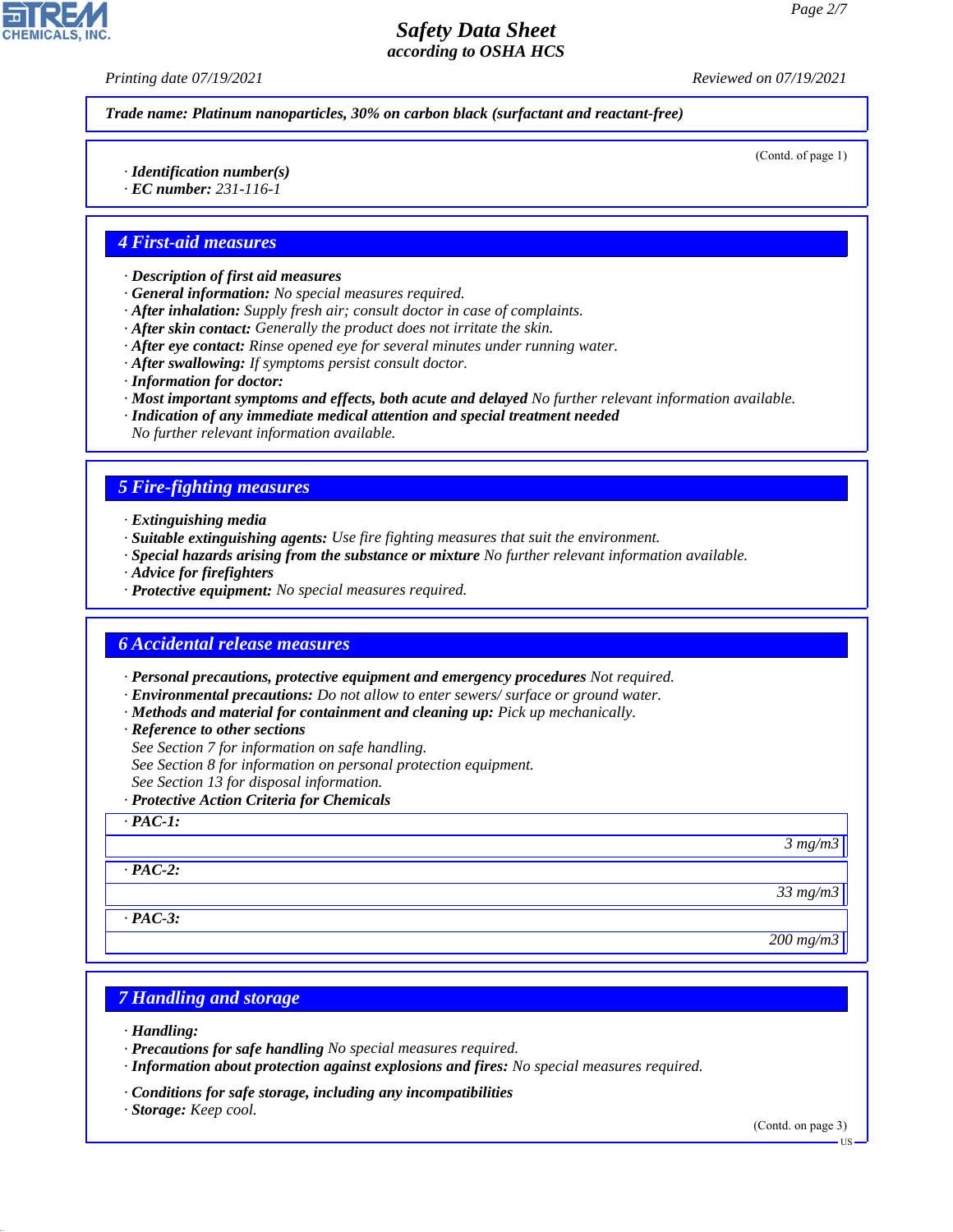### *Printing date 07/19/2021 Reviewed on 07/19/2021*

(Contd. of page 2)

*Trade name: Platinum nanoparticles, 30% on carbon black (surfactant and reactant-free)*

- *· Requirements to be met by storerooms and receptacles: No special requirements.*
- *· Information about storage in one common storage facility: Not required.*
- *· Further information about storage conditions: None.*
- *· Recommended storage temperature: Store at temperatures not exceeding 4 °C. Keep cool.*
- *· Specific end use(s) No further relevant information available.*

# *8 Exposure controls/personal protection*

- *· Additional information about design of technical systems: No further data; see item 7.*
- *· Control parameters*

*· Components with limit values that require monitoring at the workplace:*

- *7440-06-4 platinum*
- *PEL Long-term value: 0.002 mg/m³ soluble salts, as Pt*
- *REL Long-term value: 1\* 0.002\*\* mg/m³ \*Metal \*\*soluble salts, as Pt*
- *TLV Long-term value: 1\* 0.002\*\* mg/m³ \*metal \*\*soluble salts, as Pt*

*· Additional information: The lists that were valid during the creation were used as basis.*

- *· Exposure controls*
- *· Personal protective equipment:*
- *· General protective and hygienic measures:*

*The usual precautionary measures for handling chemicals should be followed.*

- *· Breathing equipment: Not required.*
- *· Protection of hands:*

*The glove material has to be impermeable and resistant to the product/ the substance/ the preparation. Due to missing tests no recommendation to the glove material can be given for the product/ the preparation/ the chemical mixture.*

*Selection of the glove material on consideration of the penetration times, rates of diffusion and the degradation · Material of gloves*

*The selection of the suitable gloves does not only depend on the material, but also on further marks of quality and varies from manufacturer to manufacturer.*

*· Penetration time of glove material*

*The exact break through time has to be found out by the manufacturer of the protective gloves and has to be observed.*

*· Eye protection: Safety glasses*

44.1.1

# *9 Physical and chemical properties*

| · Information on basic physical and chemical properties<br><b>General Information</b> |                       |                    |
|---------------------------------------------------------------------------------------|-----------------------|--------------------|
| $\cdot$ Appearance:                                                                   |                       |                    |
| Form:                                                                                 | Powder                |                    |
| Color:                                                                                | <b>Black</b>          |                    |
| $\cdot$ Odor:                                                                         | <i>Characteristic</i> |                    |
| · Odor threshold:                                                                     | Not determined.       |                    |
| $\cdot$ pH-value:                                                                     | Not applicable.       |                    |
|                                                                                       |                       | (Contd. on page 4) |
|                                                                                       |                       | $US -$             |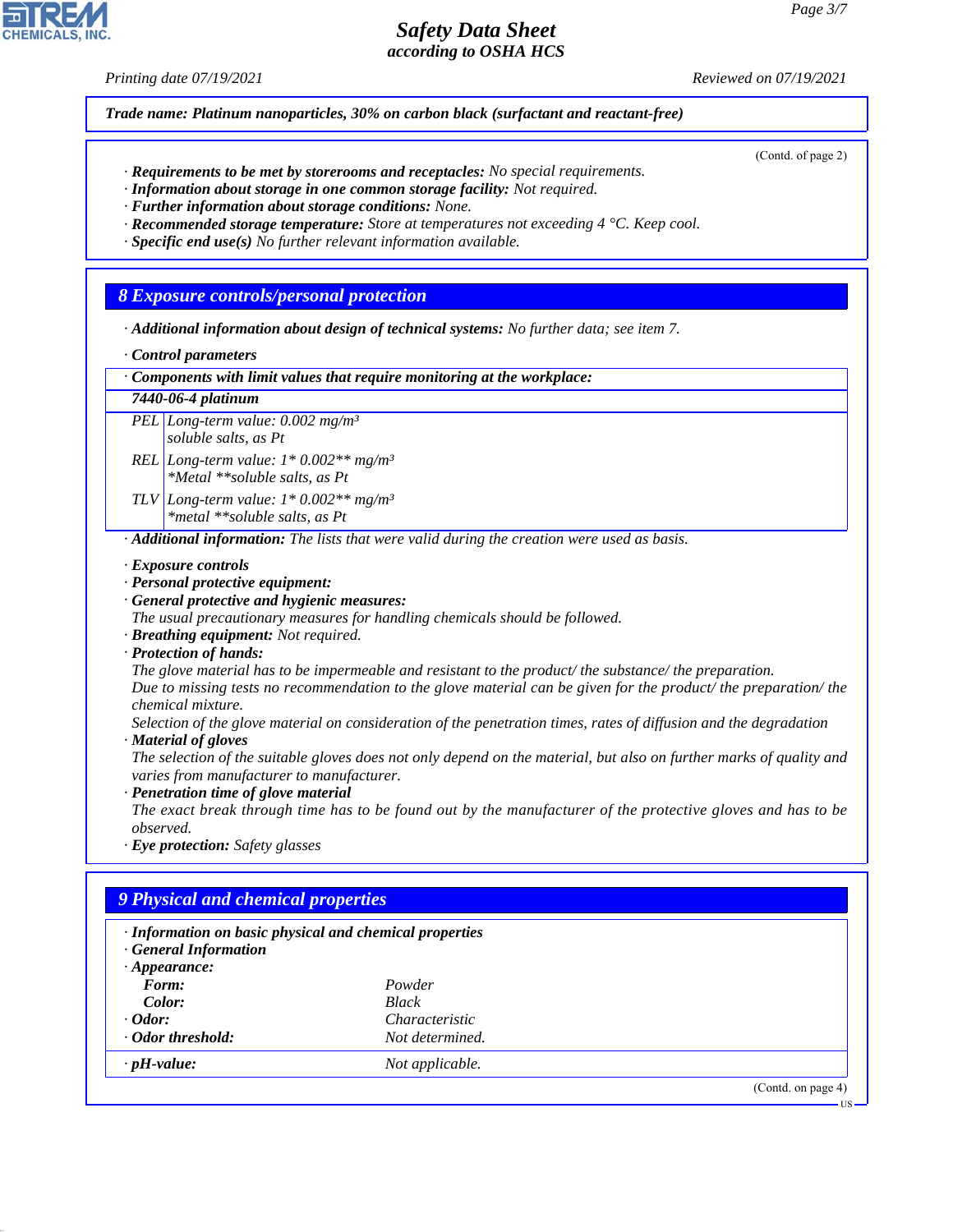*Printing date 07/19/2021 Reviewed on 07/19/2021*

*Trade name: Platinum nanoparticles, 30% on carbon black (surfactant and reactant-free)*

|                                                                                                                            | (Contd. of page 3)                                                                                  |  |
|----------------------------------------------------------------------------------------------------------------------------|-----------------------------------------------------------------------------------------------------|--|
| Change in condition<br>Melting point/Melting range:<br><b>Boiling point/Boiling range:</b>                                 | 1.772 °C (35 °F)<br>3.825 °C (39 °F)                                                                |  |
| · Flash point:                                                                                                             | Not applicable.                                                                                     |  |
| · Flammability (solid, gaseous):                                                                                           | Product is not flammable                                                                            |  |
| · Ignition temperature:                                                                                                    |                                                                                                     |  |
| <b>Decomposition temperature:</b>                                                                                          | Not determined.                                                                                     |  |
| · Auto igniting:                                                                                                           | Not determined.                                                                                     |  |
| · Danger of explosion:                                                                                                     | Product does not present an explosion hazard.                                                       |  |
| $\cdot$ Explosion limits:<br>Lower:<br>Upper:                                                                              | Not determined.<br>Not determined.                                                                  |  |
| $\cdot$ Vapor pressure at 20 $\cdot$ C (68 $\cdot$ F):                                                                     | $1.33$ hPa $(1 \text{ mm Hg})$                                                                      |  |
| $\cdot$ Density at 20 $\cdot$ C (68 $\cdot$ F):<br>$\cdot$ Relative density<br>· Vapor density<br>$\cdot$ Evaporation rate | $21.4$ g/cm <sup>3</sup> (178.583 lbs/gal)<br>Not determined.<br>Not applicable.<br>Not applicable. |  |
| · Solubility in / Miscibility with<br>Water:                                                                               | Insoluble.                                                                                          |  |
| · Partition coefficient (n-octanol/water): Not determined.                                                                 |                                                                                                     |  |
| · Viscosity:<br>Dynamic:<br>Kinematic:                                                                                     | Not applicable.<br>Not applicable.                                                                  |  |
| · Solvent content:<br>Organic solvents:<br><b>VOC</b> content:<br>$\cdot$ Other information                                | $0.0\%$<br>0.0 g/l / 0.00 lb/gl<br>No further relevant information available.                       |  |

# *10 Stability and reactivity*

*· Reactivity No further relevant information available.*

*· Chemical stability*

- *· Thermal decomposition / conditions to be avoided: No decomposition if used according to specifications.*
- *· Possibility of hazardous reactions No dangerous reactions known.*

*· Conditions to avoid No further relevant information available.*

- *· Incompatible materials: No further relevant information available.*
- *· Hazardous decomposition products: No dangerous decomposition products known.*

# *11 Toxicological information*

- *· Information on toxicological effects*
- *· Acute toxicity:*

44.1.1

- *· Primary irritant effect:*
- *· on the skin: No irritant effect.*

(Contd. on page 5) US

*Page 4/7*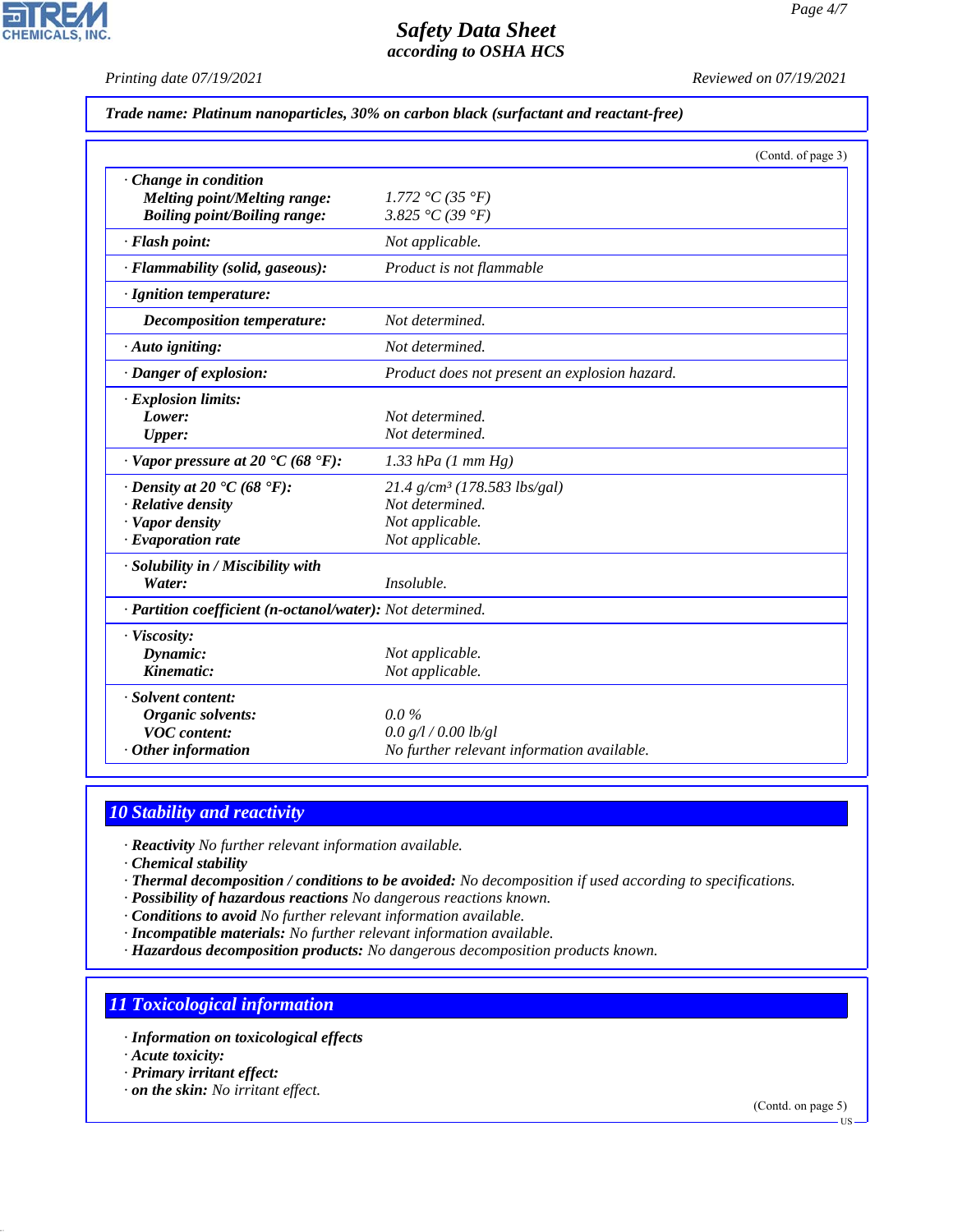**CHEMICALS, INC** 

*Printing date 07/19/2021 Reviewed on 07/19/2021*

(Contd. of page 4)

*Trade name: Platinum nanoparticles, 30% on carbon black (surfactant and reactant-free)*

- *· on the eye: No irritating effect.*
- *· Sensitization: No sensitizing effects known.*
- *· Additional toxicological information:*

*When used and handled according to specifications, the product does not have any harmful effects according to our experience and the information provided to us.*

*The substance is not subject to classification.*

*· Carcinogenic categories*

*· IARC (International Agency for Research on Cancer)*

*Substance is not listed.*

### *· NTP (National Toxicology Program)*

*Substance is not listed.*

### *· OSHA-Ca (Occupational Safety & Health Administration)*

*Substance is not listed.*

# *12 Ecological information*

### *· Toxicity*

- *· Aquatic toxicity: No further relevant information available.*
- *· Persistence and degradability No further relevant information available.*
- *· Behavior in environmental systems:*
- *· Bioaccumulative potential No further relevant information available.*
- *· Mobility in soil No further relevant information available.*
- *· Additional ecological information:*
- *· General notes:*
- *Water hazard class 1 (Assessment by list): slightly hazardous for water*

*Do not allow undiluted product or large quantities of it to reach ground water, water course or sewage system.*

- *· Results of PBT and vPvB assessment*
- *· PBT: Not applicable.*
- *· vPvB: Not applicable.*
- *· Other adverse effects No further relevant information available.*

# *13 Disposal considerations*

- *· Waste treatment methods*
- *· Recommendation: Disposal must be made according to official regulations.*
- *· Uncleaned packagings:*

44.1.1

*· Recommendation: Disposal must be made according to official regulations.*

| · UN-Number                     |               |  |
|---------------------------------|---------------|--|
| · DOT, ADN, IMDG, IATA          | not regulated |  |
| $\cdot$ UN proper shipping name |               |  |
| · DOT, ADN, IMDG, IATA          | not regulated |  |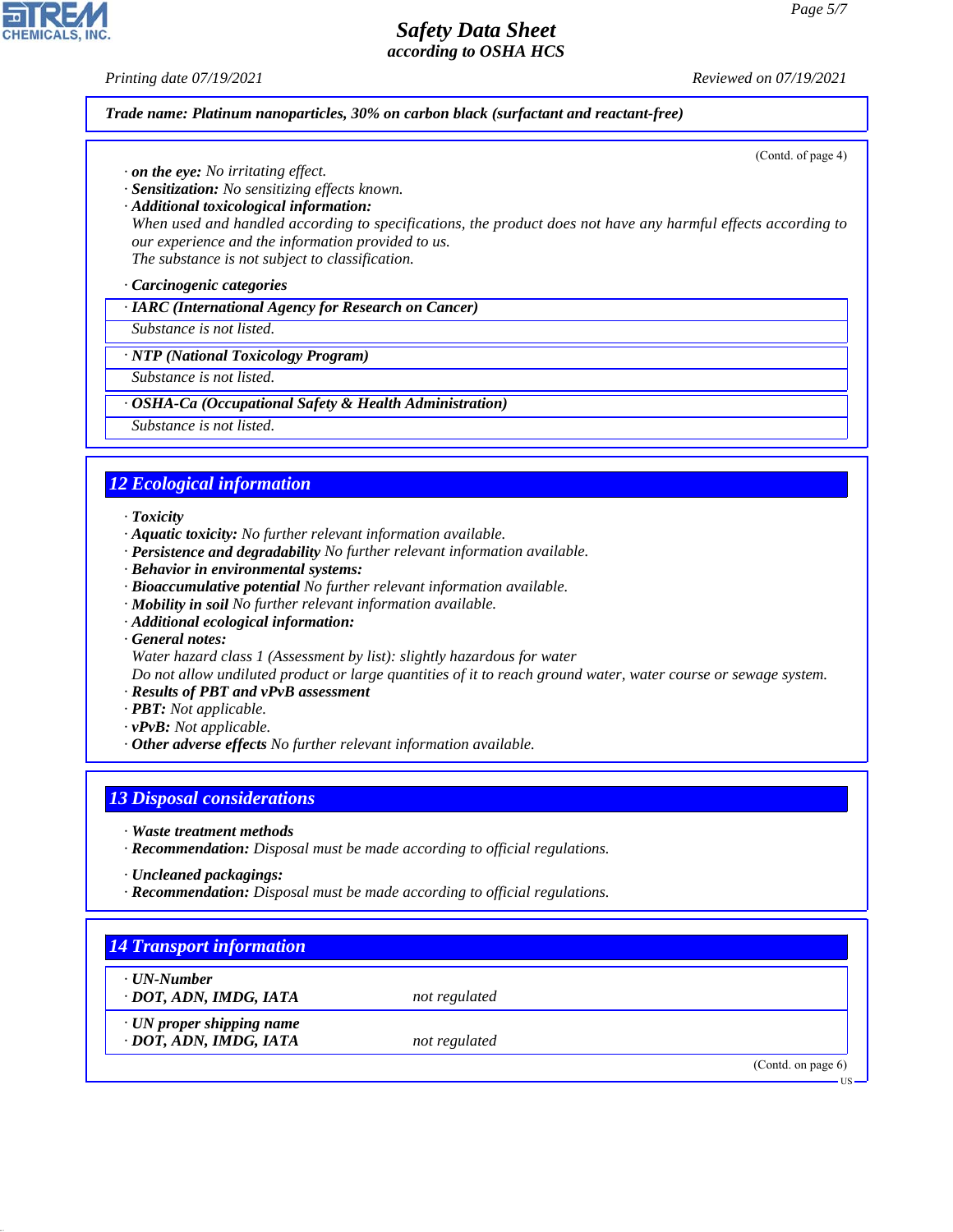Ŕ

**CHEMICALS, INC.** 

*Printing date 07/19/2021 Reviewed on 07/19/2021*

*Trade name: Platinum nanoparticles, 30% on carbon black (surfactant and reactant-free)*

|                                              |                 | (Contd. of page 5) |
|----------------------------------------------|-----------------|--------------------|
| · Transport hazard class(es)                 |                 |                    |
| · DOT, ADN, IMDG, IATA                       |                 |                    |
| · Class                                      | not regulated   |                    |
| · Packing group                              |                 |                    |
| · DOT, IMDG, IATA                            | not regulated   |                    |
| · Environmental hazards:                     | Not applicable. |                    |
| · Special precautions for user               | Not applicable. |                    |
| · Transport in bulk according to Annex II of |                 |                    |
| <b>MARPOL73/78 and the IBC Code</b>          | Not applicable. |                    |
| · UN "Model Regulation":                     | not regulated   |                    |

### *15 Regulatory information*

- *· Safety, health and environmental regulations/legislation specific for the substance or mixture · Sara*
- *· Section 355 (extremely hazardous substances):*

*Substance is not listed.*

*· Section 313 (Specific toxic chemical listings):*

*Substance is not listed.*

*· TSCA (Toxic Substances Control Act):*

*Substance is listed.*

*· Proposition 65*

*· Chemicals known to cause cancer:*

*Substance is not listed.*

*· Chemicals known to cause reproductive toxicity for females:*

*Substance is not listed.*

*· Chemicals known to cause reproductive toxicity for males:*

*Substance is not listed.*

*· Chemicals known to cause developmental toxicity:*

*Substance is not listed.*

*· Carcinogenic categories*

*· EPA (Environmental Protection Agency)*

*Substance is not listed.*

*· TLV (Threshold Limit Value established by ACGIH)*

*Substance is not listed.*

*· NIOSH-Ca (National Institute for Occupational Safety and Health)*

*Substance is not listed.*

44.1.1

*· GHS label elements not applicable*

*· Hazard pictograms not applicable*

*· Signal word not applicable*

*· Hazard statements not applicable*

(Contd. on page 7)

US